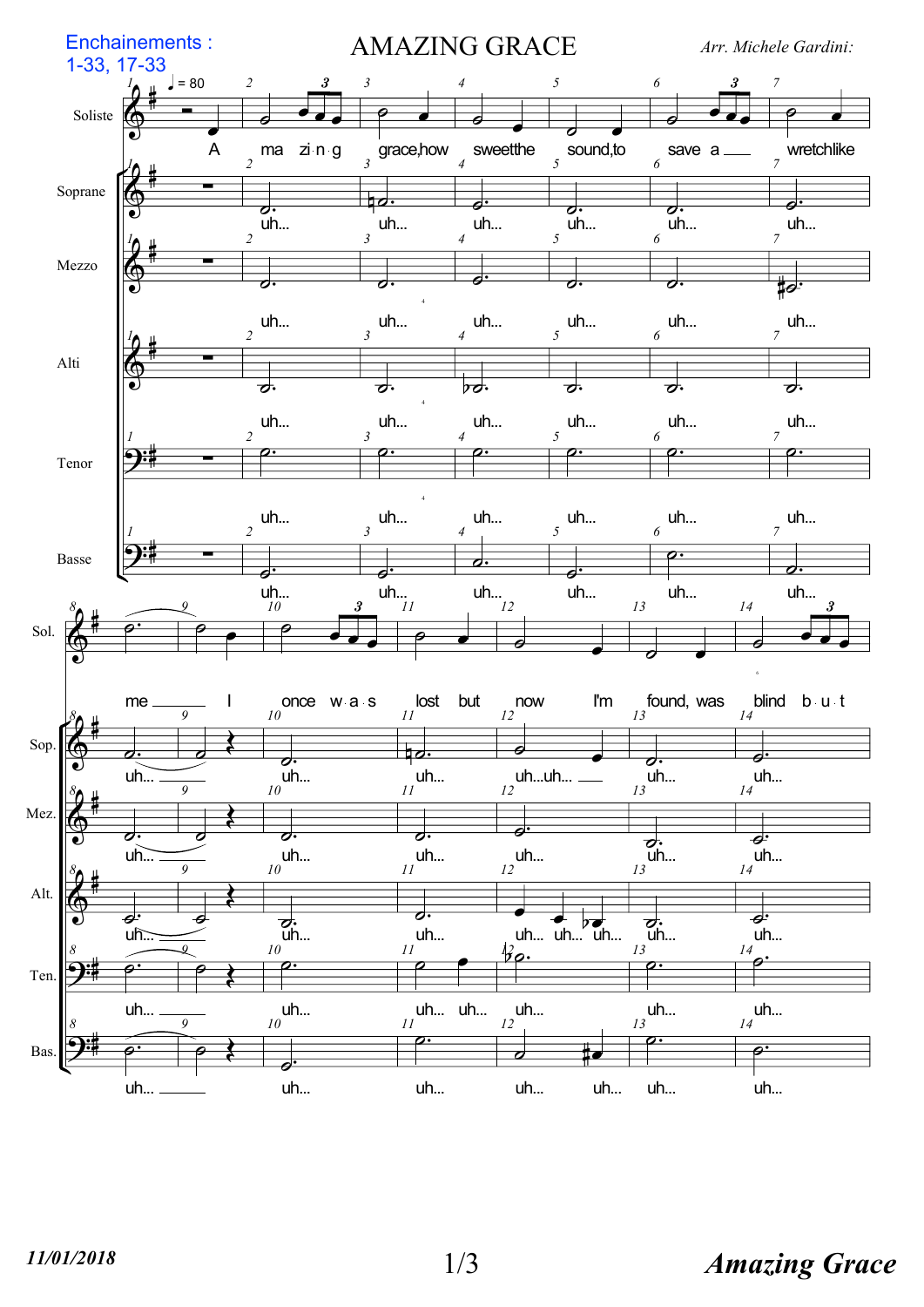

## $11/01/2018$   $2/3$  Amazing Grace